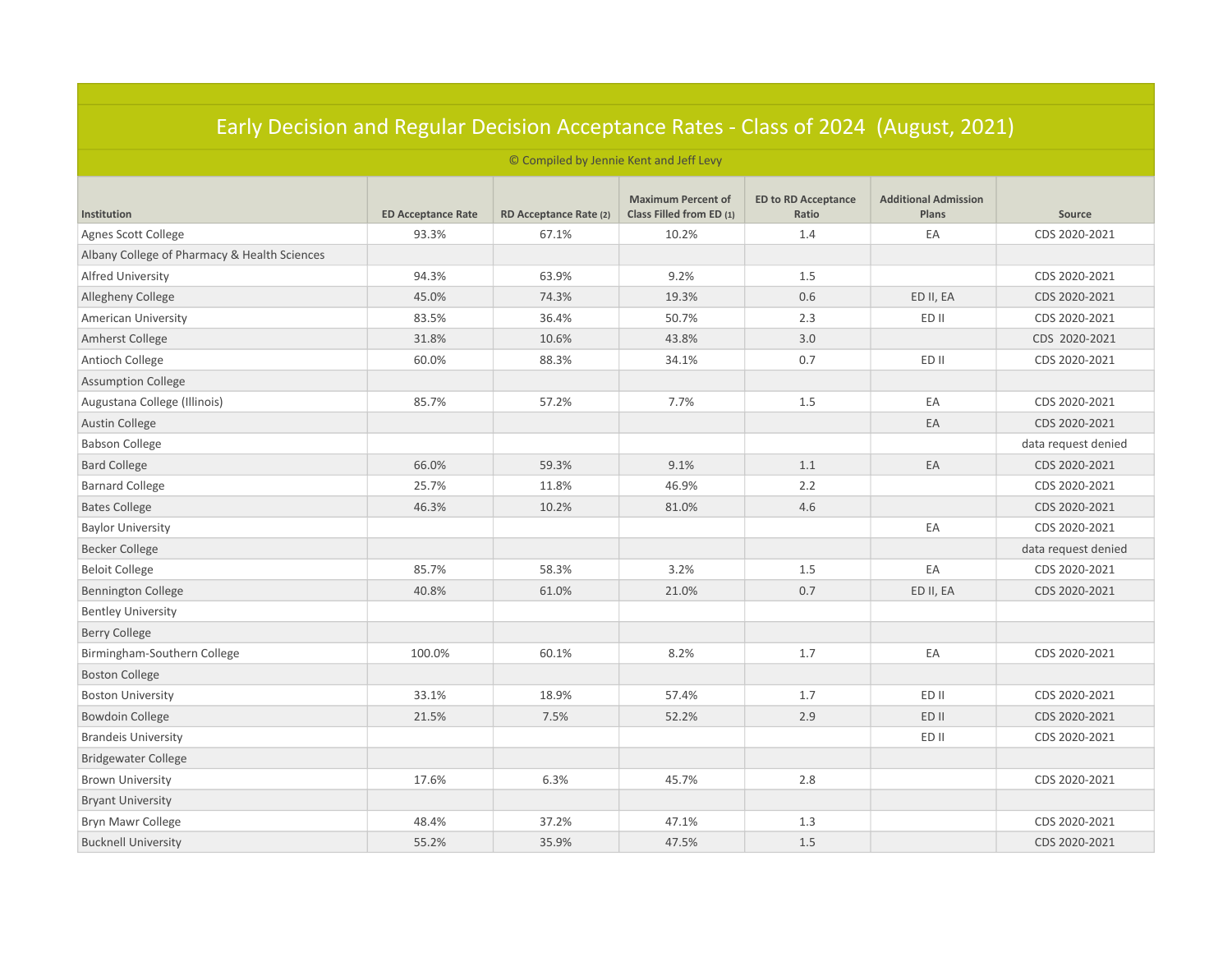| <u> Edity Decision dhu Negular Decision Acceptance Nates - Class of 2024 (August, 2021)</u><br>© Compiled by Jennie Kent and Jeff Levy |       |       |       |     |           |                     |  |  |
|----------------------------------------------------------------------------------------------------------------------------------------|-------|-------|-------|-----|-----------|---------------------|--|--|
|                                                                                                                                        |       |       |       |     |           |                     |  |  |
| Carleton College                                                                                                                       | 59.8% | 18.9% | 51.2% | 3.2 | ED II     | CDS 2020-2021       |  |  |
| Carnegie Mellon University                                                                                                             | 25.0% | 16.7% | 27.3% | 1.5 |           | CDS 2020-2021       |  |  |
| Case Western Reserve University                                                                                                        | 55.8% | 30.0% | 13.0% | 1.9 | EA        | CDS 2020-2021       |  |  |
| <b>Catholic University</b>                                                                                                             | 76.4% | 82.3% | 8.8%  | 0.9 | ED II, EA | CDS 2020-2021       |  |  |
| Centre College                                                                                                                         |       |       |       |     |           |                     |  |  |
| Champlain College                                                                                                                      |       |       |       |     |           |                     |  |  |
| Chapman University                                                                                                                     | 56.0% | 58.3% | 9.2%  | 1.0 | EA        | CDS 2020-2021       |  |  |
| <b>Christopher Newport University</b>                                                                                                  | 85.9% | 75.9% | 27.6% | 1.1 | EA        | CDS 2020-2021       |  |  |
| Claremont McKenna College                                                                                                              | 35.1% | 10.4% | 70.5% | 3.4 | ED II     | CDS 2020-2021       |  |  |
| <b>Clark University</b>                                                                                                                |       |       |       |     | ED II, EA | CDS 2020-2021       |  |  |
| <b>Clarkson University</b>                                                                                                             | 91.6% | 77.6% | 20.5% | 1.2 |           | CDS 2020-2021       |  |  |
| Coe College                                                                                                                            |       |       |       |     |           |                     |  |  |
| Colby College                                                                                                                          |       |       |       |     | ED II     | CDS 2020-2021       |  |  |
| <b>Colgate University</b>                                                                                                              | 45.1% | 25.0% | 62.5% | 1.8 | ED II     | CDS 2020-2021       |  |  |
| College of Charleston                                                                                                                  | 85.4% | 74.1% | 10.3% | 1.2 | EA        | CDS 2020-2021       |  |  |
| College of the Atlantic                                                                                                                | 68.6% | 76.5% | 28.9% | 0.9 | ED II     | CDS 2020-2021       |  |  |
| College of the Holy Cross                                                                                                              | 76.2% | 34.8% | 56.2% | 2.2 | ED II     | CDS 2020-2021       |  |  |
| College of William and Mary                                                                                                            | 50.8% | 41.4% | 39.5% | 1.2 | ED II     | CDS 2020-2021       |  |  |
| College of Wooster                                                                                                                     | 63.3% | 65.4% | 23.4% | 1.0 | ED II, EA | CDS 2020-2021       |  |  |
| Colorado College                                                                                                                       | 23.5% | 12.1% | 57.7% | 1.9 | ED II, EA | CDS 2020-2021       |  |  |
| Columbia College Hollywood                                                                                                             |       |       |       |     |           |                     |  |  |
| Columbia University                                                                                                                    |       |       |       |     |           | data request denied |  |  |
| Connecticut College                                                                                                                    | 49.3% | 36.7% | 60.8% | 1.3 |           | CDS 2020-2021       |  |  |
| Cooper Union                                                                                                                           |       |       |       |     |           |                     |  |  |
| <b>Cornell University</b>                                                                                                              | 24.0% | 8.7%  | 49.1% | 2.8 |           | CDS 2020-2021       |  |  |
| Daemen College                                                                                                                         |       |       |       |     |           | CDS 2020-2021       |  |  |
| Dartmouth College                                                                                                                      | 26.2% | 7.4%  | 51.4% | 3.5 |           | CDS 2020-2021       |  |  |
| Davidson College                                                                                                                       | 46.9% | 16.5% | 59.0% | 2.8 | ED II     | CDS 2020-2021       |  |  |
| <b>Denison University</b>                                                                                                              | 45.2% | 27.0% | 45.0% | 1.7 | ED II     | CDS 2020-2021       |  |  |
| DePauw University                                                                                                                      | 69.0% | 68.5% | 26.2% | 1.0 | ED II, EA | CDS 2020-2021       |  |  |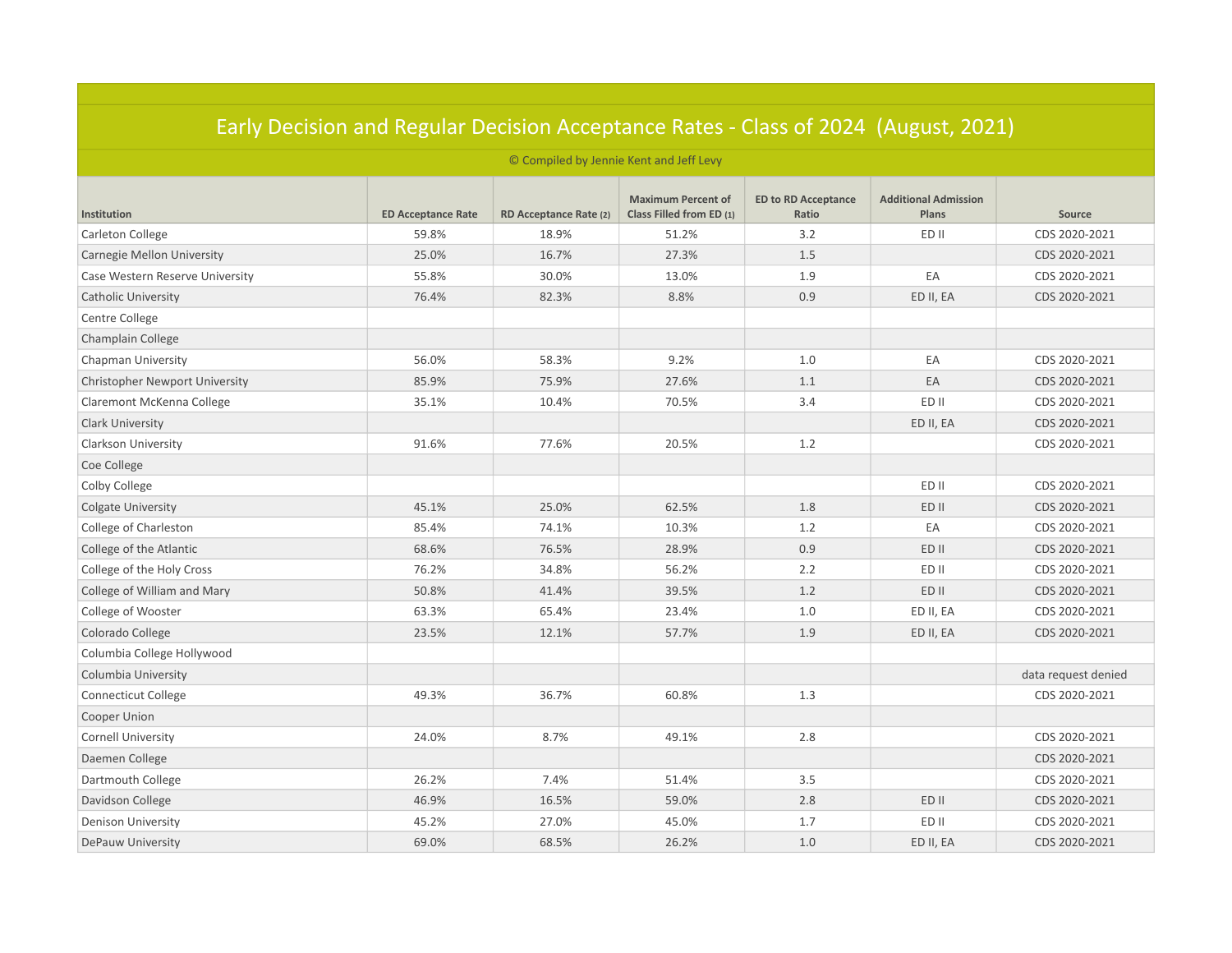|                                         | <u> Edity Decision dhu Negular Decision Acceptance Nates - Class of 2024 (August, 2021)</u> |                        |                                                       |                                     |                                      |                     |  |  |  |
|-----------------------------------------|---------------------------------------------------------------------------------------------|------------------------|-------------------------------------------------------|-------------------------------------|--------------------------------------|---------------------|--|--|--|
| © Compiled by Jennie Kent and Jeff Levy |                                                                                             |                        |                                                       |                                     |                                      |                     |  |  |  |
| Institution                             | <b>ED Acceptance Rate</b>                                                                   | RD Acceptance Rate (2) | <b>Maximum Percent of</b><br>Class Filled from ED (1) | <b>ED to RD Acceptance</b><br>Ratio | <b>Additional Admission</b><br>Plans | Source              |  |  |  |
| Dickinson College                       | 70.7%                                                                                       | 50.2%                  | 53.2%                                                 | 1.4                                 | ED II                                | CDS 2020-2021       |  |  |  |
| Drew University                         | 91.9%                                                                                       | 72.8%                  | 19.8%                                                 | 1.3                                 | ED II, EA                            | CDS 2020-2021       |  |  |  |
| <b>Drexel University</b>                | 83.8%                                                                                       | 77.1%                  | 10.5%                                                 | 1.1                                 | EA                                   | CDS 2020-2021       |  |  |  |
| <b>Duke University</b>                  |                                                                                             |                        |                                                       |                                     |                                      |                     |  |  |  |
| Earlham College                         |                                                                                             |                        |                                                       |                                     |                                      |                     |  |  |  |
| Elon University                         | 90.4%                                                                                       | 71.4%                  | 21.3%                                                 | 1.3                                 | EA                                   | CDS 2020-2021       |  |  |  |
| <b>Emerson College</b>                  |                                                                                             |                        |                                                       |                                     |                                      | data request denied |  |  |  |
| Emory University/Oxford College         | 27.1%                                                                                       | 18.2%                  | 59.8%                                                 | 1.5                                 | ED II                                | CDS 2020-2021       |  |  |  |
| Fairfield University                    | 78.9%                                                                                       | 55.7%                  | 15.8%                                                 | 1.4                                 | ED II, EA                            | CDS 2020-2021       |  |  |  |
| Fairleigh Dickinson University          |                                                                                             |                        |                                                       |                                     |                                      | data request denied |  |  |  |
| Flagler College                         |                                                                                             |                        |                                                       |                                     |                                      |                     |  |  |  |
| Florida Southern College                |                                                                                             |                        |                                                       |                                     |                                      |                     |  |  |  |
| Fordham University                      | 57.7%                                                                                       | 52.5%                  | 10.1%                                                 | 1.1                                 | EA                                   | CDS 2020-2021       |  |  |  |
| Franklin and Marshall College           |                                                                                             |                        |                                                       |                                     | ED II                                | CDS 2020-2021       |  |  |  |
| <b>Furman University</b>                | 72.3%                                                                                       | 64.9%                  | 29.7%                                                 | 1.1                                 | ED II                                | CDS 2020-2021       |  |  |  |
| George Washington University            | 64.8%                                                                                       | 42.1%                  | 34.9%                                                 | 1.5                                 | ED II                                | CDS 2020-2021       |  |  |  |
| Georgetown University (EA - see below)  |                                                                                             |                        |                                                       |                                     |                                      |                     |  |  |  |
| Gettysburg College                      | 62.0%                                                                                       | 47.2%                  | 44.5%                                                 | 1.3                                 | ED II                                | CDS 2020-2021       |  |  |  |
| Goucher College                         |                                                                                             |                        |                                                       |                                     | EA                                   | CDS 2020-2021       |  |  |  |
| <b>Grinnell College</b>                 | 39.1%                                                                                       | 18.3%                  | 41.1%                                                 | 2.1                                 | ED II                                | CDS 2020-2021       |  |  |  |
| Grove City College                      |                                                                                             |                        |                                                       |                                     |                                      |                     |  |  |  |
| <b>Guilford College</b>                 |                                                                                             |                        |                                                       |                                     |                                      |                     |  |  |  |
| <b>Hamilton College</b>                 | 45.8%                                                                                       | 16.2%                  | 57.8%                                                 | 2.8                                 | ED II                                | CDS 2020-2021       |  |  |  |
| <b>Hamline University</b>               | 73.7%                                                                                       | 68.9%                  | 3.1%                                                  | 1.1                                 | EA                                   | CDS 2020-2021       |  |  |  |
| Hampden-Sydney College                  |                                                                                             |                        |                                                       |                                     |                                      |                     |  |  |  |
| Hampshire College                       |                                                                                             |                        |                                                       |                                     | ED II, EA                            | CDS 2020-2021       |  |  |  |
| Hanover College                         |                                                                                             |                        |                                                       |                                     |                                      |                     |  |  |  |
| Hartwick College                        |                                                                                             |                        |                                                       |                                     |                                      | data request denied |  |  |  |
| Harvard University (EA - see below)     |                                                                                             |                        |                                                       |                                     |                                      |                     |  |  |  |
| Harvey Mudd College                     | 22.7%                                                                                       | 17.3%                  | 44.5%                                                 | 1.3                                 |                                      | CDS 2020-2021       |  |  |  |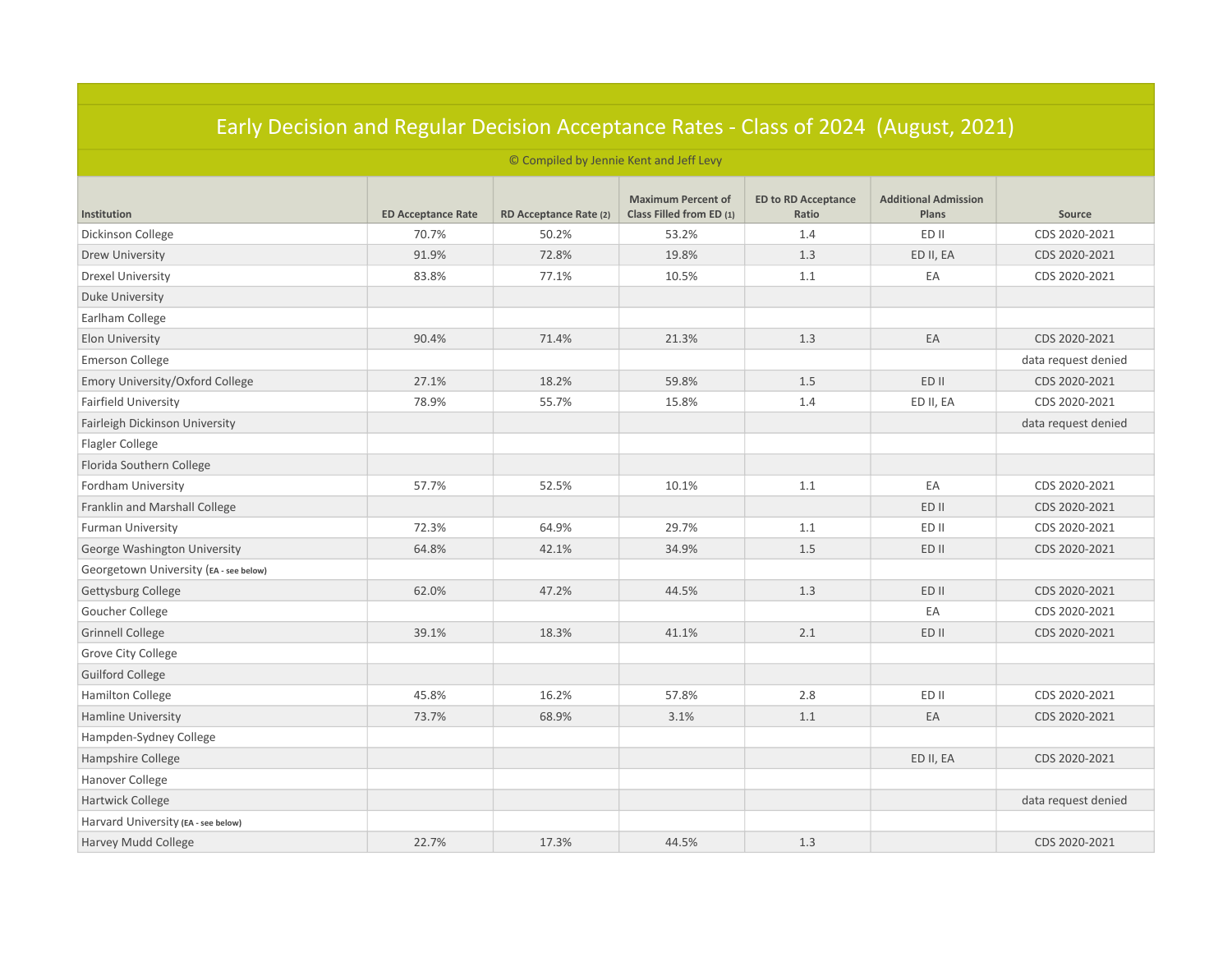| Larry Decision and Regular Decision Acceptance Rates - Class of 2024 (August, 2021) |                           |                                         |                                                       |                                     |                                      |                     |  |
|-------------------------------------------------------------------------------------|---------------------------|-----------------------------------------|-------------------------------------------------------|-------------------------------------|--------------------------------------|---------------------|--|
|                                                                                     |                           | © Compiled by Jennie Kent and Jeff Levy |                                                       |                                     |                                      |                     |  |
| Institution                                                                         | <b>ED Acceptance Rate</b> | RD Acceptance Rate (2)                  | <b>Maximum Percent of</b><br>Class Filled from ED (1) | <b>ED to RD Acceptance</b><br>Ratio | <b>Additional Admission</b><br>Plans | Source              |  |
| <b>Haverford College</b>                                                            | 46.1%                     | 15.3%                                   | 59.0%                                                 | 3.0                                 | ED II                                | CDS 2020-2021       |  |
| <b>High Point University</b>                                                        |                           |                                         |                                                       |                                     |                                      |                     |  |
| Hillsdale College                                                                   |                           |                                         |                                                       |                                     |                                      |                     |  |
| Hobart and William Smith Colleges                                                   | 81.7%                     | 60.6%                                   | 47.9%                                                 | 1.3                                 | ED II                                | CDS 2020-2021       |  |
| <b>Hollins University</b>                                                           | 91.7%                     | 80.7%                                   | 5.4%                                                  | 1.1                                 | EA                                   | CDS 2020-2021       |  |
| <b>Howard University</b>                                                            | 37.5%                     | 38.7%                                   | 5.9%                                                  | 1.0                                 | EA                                   | CDS 2020-2021       |  |
| Hult International Business School                                                  |                           |                                         |                                                       |                                     |                                      |                     |  |
| Iona College                                                                        |                           |                                         |                                                       |                                     |                                      |                     |  |
| Ithaca College                                                                      | 92.2%                     | 75.5%                                   | 10.9%                                                 | 1.2                                 | EA                                   | CDS 2020-2021       |  |
| Johns Hopkins University                                                            |                           |                                         |                                                       |                                     |                                      |                     |  |
| Juniata College                                                                     | 83.0%                     | 67.2%                                   | 11.9%                                                 | 1.2                                 | EA                                   | CDS 2020-2021       |  |
| Kalamazoo College                                                                   | 76.3%                     | 74.3%                                   | 15.9%                                                 | 1.0                                 | ED II, EA                            | CDS 2020-2021       |  |
| Kenyon College                                                                      | 61.9%                     | 35.3%                                   | 56.5%                                                 | 1.8                                 | ED II                                | CDS 2020-2021       |  |
| Kings College                                                                       |                           |                                         |                                                       |                                     |                                      |                     |  |
| Knox College                                                                        |                           |                                         |                                                       |                                     | EA                                   | CDS 2020-2021       |  |
| Lafayette College                                                                   | 51.1%                     | 34.1%                                   | 59.7%                                                 | 1.5                                 | ED II                                | CDS 2020-2021       |  |
| Lake Forest College                                                                 | 41.9%                     | 58.0%                                   | 11.4%                                                 | 0.7                                 | ED II, EA                            | CDS 2020-2021       |  |
| Lawrence University                                                                 | 57.6%                     | 69.2%                                   | 10.2%                                                 | 0.8                                 | EA, EA II                            | CDS 2020-2021       |  |
| Lehigh University                                                                   | 72.7%                     | 47.2%                                   | 59.5%                                                 | 1.5                                 | ED II                                | CDS 2020-2021       |  |
| Lewis & Clark College                                                               | 92.9%                     | 79.7%                                   | 7.6%                                                  | 1.2                                 | EA                                   | CDS 2020-2021       |  |
| List College The Jewish Theological Seminary                                        |                           |                                         |                                                       |                                     |                                      | data request denied |  |
| Long Island University                                                              |                           |                                         |                                                       |                                     |                                      |                     |  |
| Longwood University                                                                 |                           |                                         |                                                       |                                     |                                      |                     |  |
| Loyola Marymount University                                                         | 42.4%                     | 50.4%                                   | 14.7%                                                 | 0.8                                 | EA                                   | CDS 2020-2021       |  |
| Lycoming College                                                                    | 47.1%                     | 65.6%                                   | 2.4%                                                  | 0.7                                 | EA                                   | CDS 2020-2021       |  |
| <b>Macalester College</b>                                                           | 60.5%                     | 37.6%                                   | 32.7%                                                 | 1.6                                 | ED II, EA                            | CDS 2020-2021       |  |
| Manhattan College                                                                   |                           |                                         |                                                       |                                     |                                      | CDS 2020-2021       |  |
| Marist College                                                                      | 84.5%                     | 54.3%                                   | 21.7%                                                 | 1.6                                 | ED II, EA                            | CDS 2020-2021       |  |
| Maryland Institute College of Art                                                   |                           |                                         |                                                       |                                     |                                      | data unavailable    |  |
| Marymount Manhattan College                                                         |                           |                                         |                                                       |                                     |                                      |                     |  |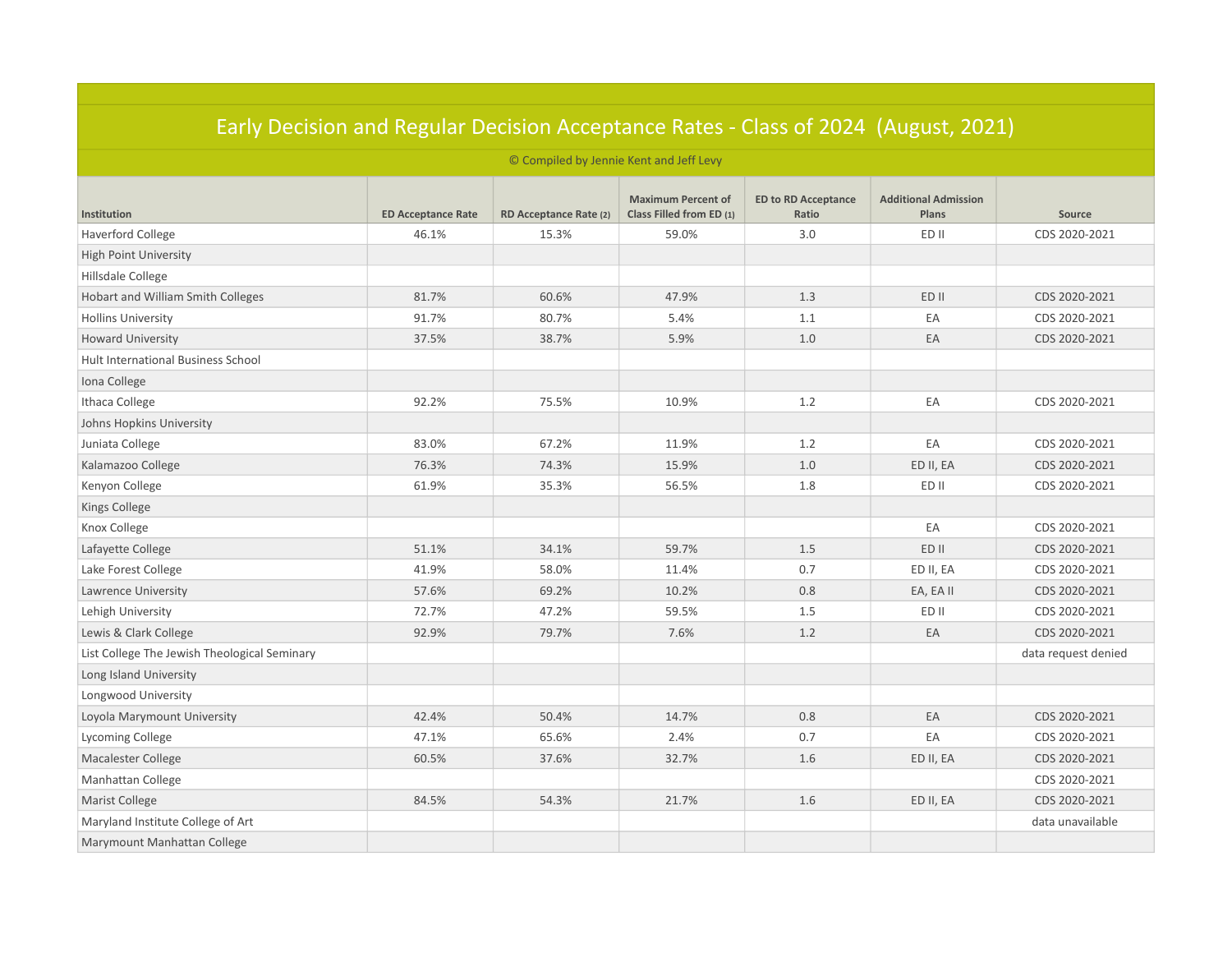| Edriy Decision and Regular Decision Acceptance Rates - Class of 2024. (August, 2021) |                           |                                         |                                                       |                                     |                                      |                  |  |
|--------------------------------------------------------------------------------------|---------------------------|-----------------------------------------|-------------------------------------------------------|-------------------------------------|--------------------------------------|------------------|--|
|                                                                                      |                           | © Compiled by Jennie Kent and Jeff Levy |                                                       |                                     |                                      |                  |  |
| Institution                                                                          | <b>ED Acceptance Rate</b> | RD Acceptance Rate (2)                  | <b>Maximum Percent of</b><br>Class Filled from ED (1) | <b>ED to RD Acceptance</b><br>Ratio | <b>Additional Admission</b><br>Plans | Source           |  |
| Massachusetts Institute of Technology (EA - see below)                               |                           |                                         |                                                       |                                     |                                      |                  |  |
| <b>McDaniel College</b>                                                              | 53.7%                     | 81.4%                                   | 3.8%                                                  | 0.7                                 | ED II, EA                            | CDS 2020-2021    |  |
| Meredith College                                                                     |                           |                                         |                                                       |                                     |                                      |                  |  |
| Merrimack College                                                                    |                           |                                         |                                                       |                                     |                                      |                  |  |
| Miami University of Ohio                                                             | 96.1%                     | 91.9%                                   | 13.8%                                                 | 1.0                                 | EA                                   | CDS 2020-2021    |  |
| Middlebury College                                                                   | 46.8%                     | 19.6%                                   | 65.1%                                                 | 2.4                                 | ED II                                | CDS 2020-2021    |  |
| Morehouse College                                                                    |                           |                                         |                                                       |                                     |                                      |                  |  |
| Mount Holyoke College                                                                | 66.8%                     | 50.7%                                   | 55.6%                                                 | 1.3                                 | ED II                                | CDS 2020-2021    |  |
| Muhlenberg College                                                                   | 79.9%                     | 60.9%                                   | 47.0%                                                 | 1.3                                 | ED II                                | CDS 2020-2021    |  |
| Nazareth College                                                                     | 89.8%                     | 74.4%                                   | 58.8%                                                 | 1.2                                 | ED II                                | CDS 2020-2021    |  |
| Nebraska Wesleyan University                                                         |                           |                                         |                                                       |                                     |                                      |                  |  |
| New York University                                                                  | 27.8%                     | 19.7%                                   | 57.9%                                                 | 1.4                                 | ED II                                | CDS 2020-2021    |  |
| Northeastern University                                                              | 37.7%                     | 20.0%                                   | 22.6%                                                 | 1.9                                 | ED II, EA                            | CDS 2020-2021    |  |
| Northwestern University                                                              | 25.1%                     | 7.3%                                    | 58.1%                                                 | 3.4                                 |                                      | CDS 2020-2021    |  |
| Nova Southeastern University                                                         | 55.7%                     | 76.5%                                   | 5.6%                                                  | 0.7                                 | EA                                   | CDS 2020-2021    |  |
| Oberlin College and Conservatory                                                     | 44.4%                     | 34.9%                                   | 32.2%                                                 | 1.3                                 | ED II                                | CDS 2020-2021    |  |
| Occidental College                                                                   | 52.4%                     | 40.2%                                   | 51.0%                                                 | 1.3                                 | ED II                                | CDS 2020-2021    |  |
| Ohio Wesleyan University                                                             |                           |                                         |                                                       |                                     |                                      |                  |  |
| Pace University                                                                      | 79.7%                     | 82.9%                                   | 2.7%                                                  | 1.0                                 | EA                                   | CDS 2020-2021    |  |
| Pennsylvania Academy of Fine Arts                                                    |                           |                                         |                                                       |                                     |                                      |                  |  |
| Pitzer College                                                                       | 36.9%                     | 14.0%                                   | 79.5%                                                 | 2.6                                 | ED II                                | CDS 2020-2021    |  |
| Pomona College                                                                       | 14.1%                     | 7.7%                                    | 52.9%                                                 | 1.8                                 | ED II                                | CDS 2020-2021    |  |
| Princeton University (EA - see below)                                                |                           |                                         |                                                       |                                     |                                      |                  |  |
| Providence College                                                                   | 85.1%                     | 52.6%                                   | 36.6%                                                 | $1.6\,$                             | ED II, EA                            | CDS 2020-2021    |  |
| Queens University of Charlotte                                                       | 82.6%                     | 68.0%                                   | 22.8%                                                 | $1.2\,$                             | EA                                   | CDS 2020-2021    |  |
| <b>Quinnipiac University</b>                                                         |                           |                                         |                                                       |                                     |                                      |                  |  |
| Ramapo College of New Jersey                                                         | 94.7%                     | 66.4%                                   | 12.7%                                                 | 1.4                                 | EA                                   | CDS 2020-2021    |  |
| Reed College                                                                         | 52.9%                     | 41.9%                                   | 32.6%                                                 | 1.3                                 | ED II, EA                            | CDS 2020-2021    |  |
| Rensselaer Polytechnic Institute                                                     | 70.2%                     | 56.8%                                   | 28.2%                                                 | 1.2                                 | ED II, EA                            | CDS 2020-2021    |  |
| Rhode Island School of Design                                                        |                           |                                         |                                                       |                                     |                                      | data unavailable |  |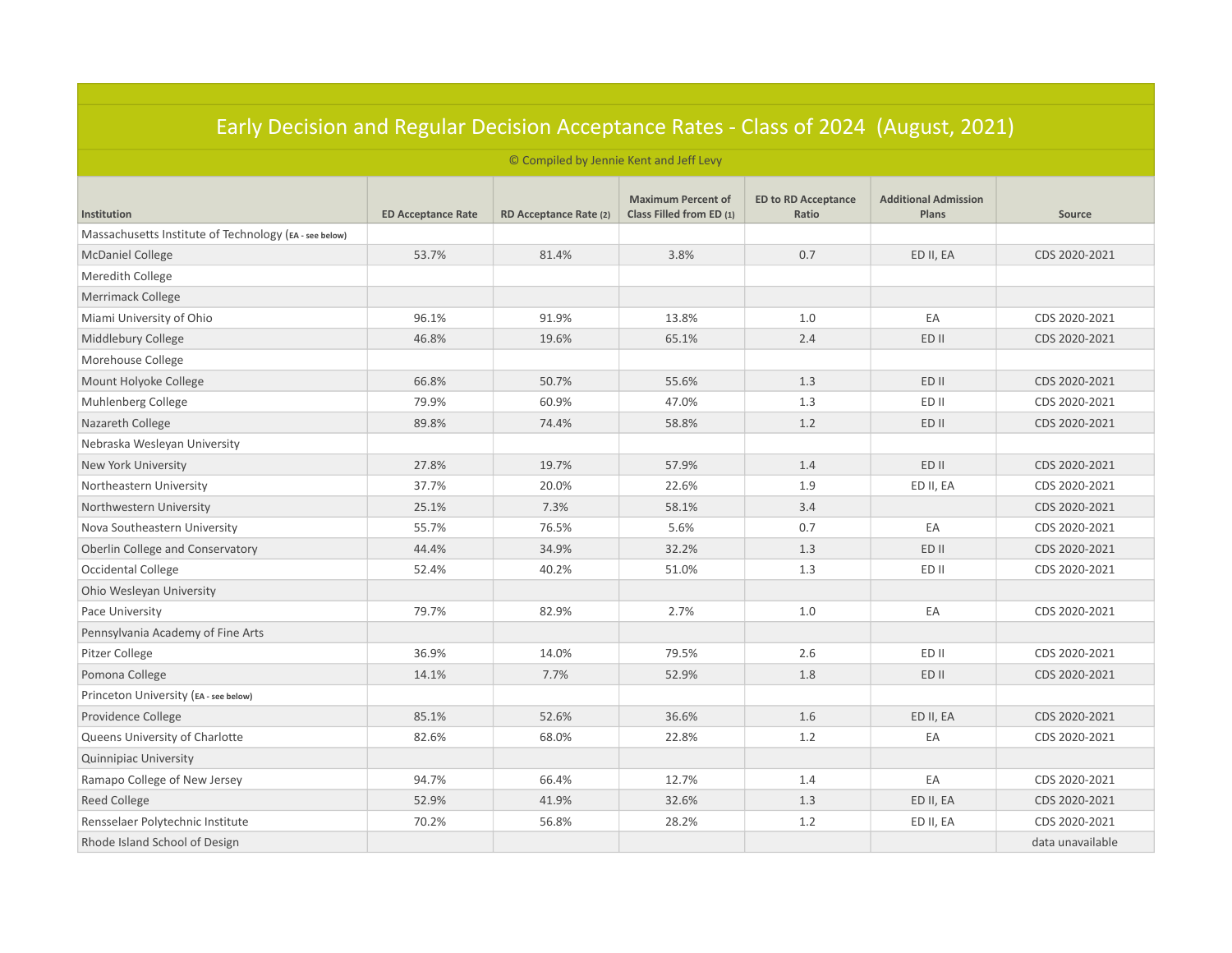| Early Decision and Regular Decision Acceptance Rates - Class of 2024 (August, 2021) |                           |                        |                                                       |                                     |                                             |                     |  |  |
|-------------------------------------------------------------------------------------|---------------------------|------------------------|-------------------------------------------------------|-------------------------------------|---------------------------------------------|---------------------|--|--|
| © Compiled by Jennie Kent and Jeff Levy                                             |                           |                        |                                                       |                                     |                                             |                     |  |  |
| Institution                                                                         | <b>ED Acceptance Rate</b> | RD Acceptance Rate (2) | <b>Maximum Percent of</b><br>Class Filled from ED (1) | <b>ED to RD Acceptance</b><br>Ratio | <b>Additional Admission</b><br><b>Plans</b> | Source              |  |  |
| <b>Rhodes College</b>                                                               | 64.9%                     | 50.7%                  | 33.5%                                                 | 1.3                                 | ED II, EA                                   | CDS 2020-2021       |  |  |
| <b>Rice University</b>                                                              | 19.6%                     | 10.0%                  | 44.3%                                                 | 2.0                                 |                                             | CDS 2020-2021       |  |  |
| Roanoke College                                                                     | 97.3%                     | 77.6%                  | 30.3%                                                 | 1.3                                 | EA                                          | CDS 2020-2021       |  |  |
| Rochester Institute of Technology                                                   |                           |                        |                                                       |                                     |                                             |                     |  |  |
| Rollins College                                                                     | 58.3%                     | 61.0%                  | 39.1%                                                 | 1.0                                 | ED II                                       | CDS 2020-2021       |  |  |
| Sacred Heart University                                                             | 95.0%                     | 64.9%                  | 14.8%                                                 | 1.5                                 | EA                                          | CDS 2020-2021       |  |  |
| Saint Anselm College                                                                | 100.0%                    | 75.7%                  | 7.2%                                                  | 1.3                                 | EA                                          | CDS 2020-2021       |  |  |
| Saint Joseph's University                                                           |                           |                        |                                                       |                                     |                                             |                     |  |  |
| Saint Mary's College - Indiana                                                      | 83.2%                     | 81.4%                  | 20.2%                                                 | 1.0                                 |                                             | CDS 2020-2021       |  |  |
| <b>Salisbury University</b>                                                         | 77.7%                     | 77.6%                  | 26.7%                                                 | 1.0                                 | EA                                          | CDS 2020-2021       |  |  |
| Salve Regina University                                                             |                           |                        |                                                       |                                     |                                             |                     |  |  |
| Santa Clara University                                                              | 69.0%                     | 50.1%                  | 31.7%                                                 | 1.4                                 | ED II, EA                                   | CDS 2020-2021       |  |  |
| Sarah Lawrence College                                                              |                           |                        |                                                       |                                     |                                             |                     |  |  |
| <b>Scripps College</b>                                                              | 50.4%                     | 33.7%                  | 63.1%                                                 | 1.5                                 | ED II                                       | CDS 2020-2021       |  |  |
| Sewanee: The University of the South                                                | 65.4%                     | 55.5%                  | 34.8%                                                 | 1.2                                 | ED II, EA                                   | CDS 2020-2021       |  |  |
| Siena College                                                                       |                           |                        |                                                       |                                     |                                             |                     |  |  |
| Sierra Nevada College                                                               |                           |                        |                                                       |                                     |                                             | data request denied |  |  |
| Skidmore College                                                                    | 60.0%                     | 30.2%                  | 57.2%                                                 | 2.0                                 | ED II                                       | CDS 2020-2021       |  |  |
| Smith College                                                                       | 64.6%                     | 32.7%                  | 54.1%                                                 | 2.0                                 | ED II                                       | CDS 2020-2021       |  |  |
| Southern California Institute of Architecture                                       |                           |                        |                                                       |                                     |                                             |                     |  |  |
| Southern Methodist University                                                       | 65.1%                     | 52.2%                  | 22.4%                                                 | 1.2                                 | ED II, EA                                   | CDS 2020-2021       |  |  |
| Southwestern University                                                             | 77.8%                     | 49.2%                  | 7.8%                                                  | 1.6                                 | EA                                          | CDS 2020-2021       |  |  |
| Spelman College                                                                     | 29.0%                     | 53.1%                  | 9.3%                                                  | 0.5                                 | EA                                          | CDS 2020-2021       |  |  |
| Springfield College                                                                 | 81.9%                     | 62.5%                  | 21.9%                                                 | 1.3                                 | ED II                                       | CDS 2020-2021       |  |  |
| St. Francis College                                                                 |                           |                        |                                                       |                                     |                                             |                     |  |  |
| St. John Fisher College                                                             |                           |                        |                                                       |                                     |                                             |                     |  |  |
| St. John's College - Annapolis                                                      | 100.0%                    | 60.1%                  | 29.4%                                                 | 1.7                                 | EA                                          | CDS 2020-2021       |  |  |
| St. John's College - Santa Fe                                                       | 95.7%                     | 67.5%                  | 34.4%                                                 | 1.4                                 | EA                                          | CDS 2020-2021       |  |  |
| St. John's University (NY)                                                          |                           |                        |                                                       |                                     |                                             |                     |  |  |
| St. Lawrence University                                                             | 83.1%                     | 45.5%                  | 40.4%                                                 | 1.8                                 | ED II                                       | CDS 2020-2021       |  |  |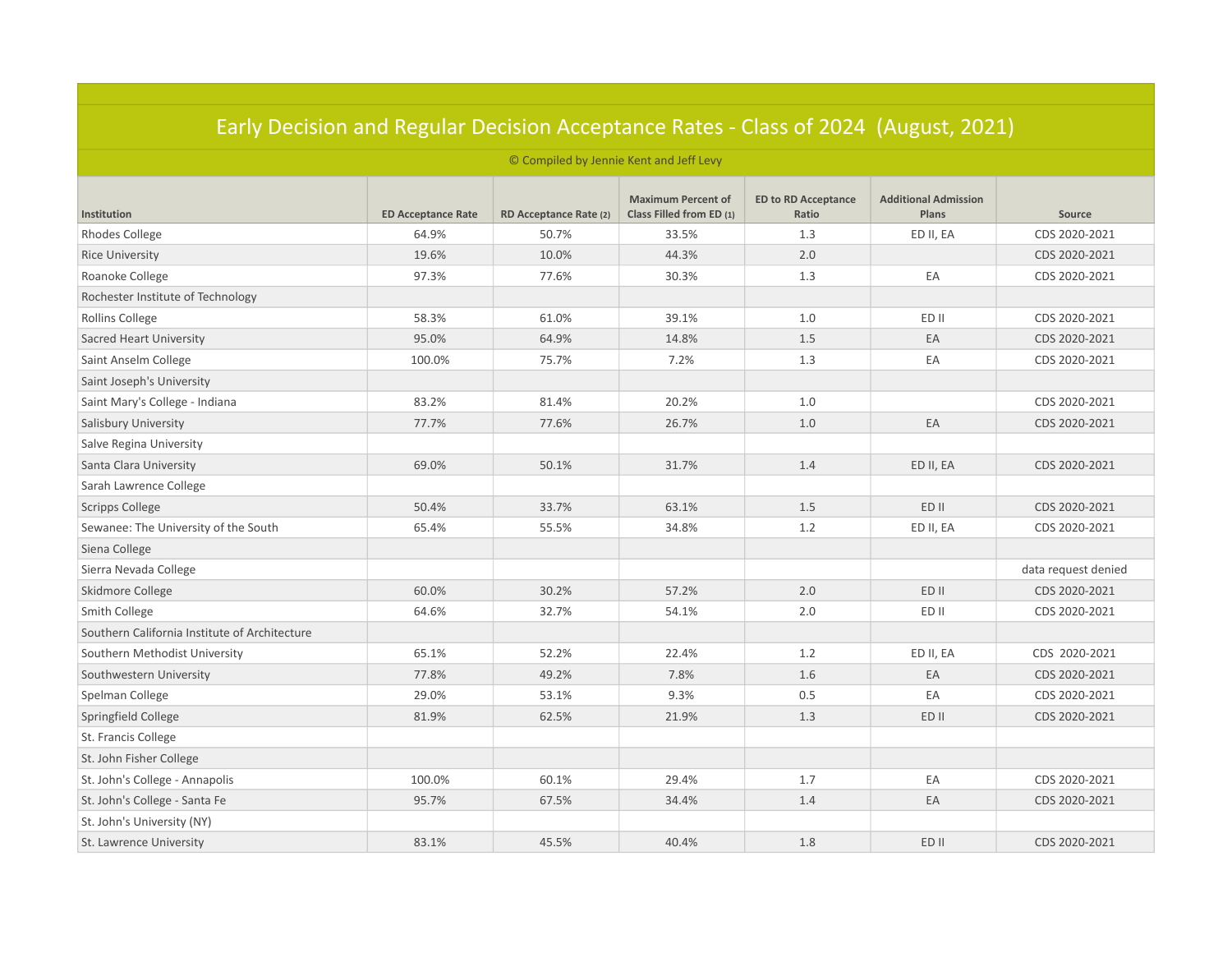| <u> Edity Decision and Regular Decision Acceptance Rates - Class Of 2024 (August, 2021)</u><br>© Compiled by Jennie Kent and Jeff Levy |       |       |       |     |            |                     |  |  |
|----------------------------------------------------------------------------------------------------------------------------------------|-------|-------|-------|-----|------------|---------------------|--|--|
|                                                                                                                                        |       |       |       |     |            |                     |  |  |
| St. Louis College of Pharmacy                                                                                                          |       |       |       |     |            |                     |  |  |
| St. Mary's College of Maryland                                                                                                         | 58.9% | 79.5% | 8.8%  | 0.7 | EA         | CDS 2020-2021       |  |  |
| St. Olaf College                                                                                                                       | 66.3% | 49.5% | 38.2% | 1.3 | ED II, EA  | CDS 2020-2021       |  |  |
| Stanford University (EA - see below)                                                                                                   |       |       |       |     | <b>REA</b> | CDS 2020-2021       |  |  |
| Sterling College (Vermont)                                                                                                             |       |       |       |     |            |                     |  |  |
| Stevens Institute of Technology                                                                                                        |       |       |       |     |            |                     |  |  |
| Stonehill College                                                                                                                      |       |       |       |     |            |                     |  |  |
| <b>SUNY College at Geneseo</b>                                                                                                         | 87.3% | 60.6% | 27.9% | 1.4 |            | CDS 2020-2021       |  |  |
| SUNY College of Environ. Science and Forestry                                                                                          |       |       |       |     |            | CDS 2020-2021       |  |  |
| <b>SUNY Maritime College</b>                                                                                                           |       |       |       |     |            |                     |  |  |
| Susquehanna University                                                                                                                 | 82.0% | 87.4% | 8.7%  | 0.9 | EA         | CDS 2020-2021       |  |  |
| Swarthmore College                                                                                                                     | 23.8% | 7.7%  | 63.4% | 3.1 | ED II      | CDS 2020-2021       |  |  |
| Sweetbriar College                                                                                                                     |       |       |       |     |            |                     |  |  |
| <b>Syracuse University</b>                                                                                                             |       |       |       |     |            | data request denied |  |  |
| Texas Christian University                                                                                                             | 57.9% | 47.6% | 21.6% | 1.2 | EA         | CDS 2020-2021       |  |  |
| The College of New Jersey                                                                                                              | 68.5% | 57.4% | 29.9% | 1.2 | ED II      | CDS 2020-2021       |  |  |
| <b>Trinity College</b>                                                                                                                 | 60.0% | 33.7% | 55.7% | 1.8 | ED II      | CDS 2020-2021       |  |  |
| <b>Trinity University</b>                                                                                                              | 65.7% | 32.9% | 21.5% | 2.0 | ED II, EA  | CDS 2020-2021       |  |  |
| <b>Tufts University</b>                                                                                                                |       |       |       |     | ED II      | CDS 2020-2021       |  |  |
| <b>Tulane University</b>                                                                                                               | 23.2% | 9.9%  | 51.2% | 2.3 | ED II, EA  | CDS 2020-2021       |  |  |
| <b>Union College</b>                                                                                                                   | 63.6% | 40.3% | 44.2% | 1.6 | ED II, EA  | CDS 2020-2021       |  |  |
| University of Chicago                                                                                                                  |       |       |       |     |            |                     |  |  |
| University of Denver                                                                                                                   | 42.8% | 61.0% | 12.6% | 0.7 | ED II, EA  | CDS 2020-2021       |  |  |
| University of Lynchburg                                                                                                                |       |       |       |     |            |                     |  |  |
| University of Mary Washington                                                                                                          |       |       |       |     |            |                     |  |  |
| University of Miami                                                                                                                    | 61.2% | 32.1% | 35.5% | 1.9 | ED II, EA  | CDS 2020-2021       |  |  |
| University of New Haven                                                                                                                | 97.1% | 91.1% | 5.0%  | 1.1 | EA         | CDS 2020-2021       |  |  |
| University of North Carolina - Asheville                                                                                               |       |       |       |     | ED II      | CDS 2020-2021       |  |  |
| University of Pennsylvania                                                                                                             | 19.5% | 7.1%  | 54.1% | 2.7 |            | CDS 2020-2021       |  |  |
| University of Puget Sound                                                                                                              |       |       |       |     |            |                     |  |  |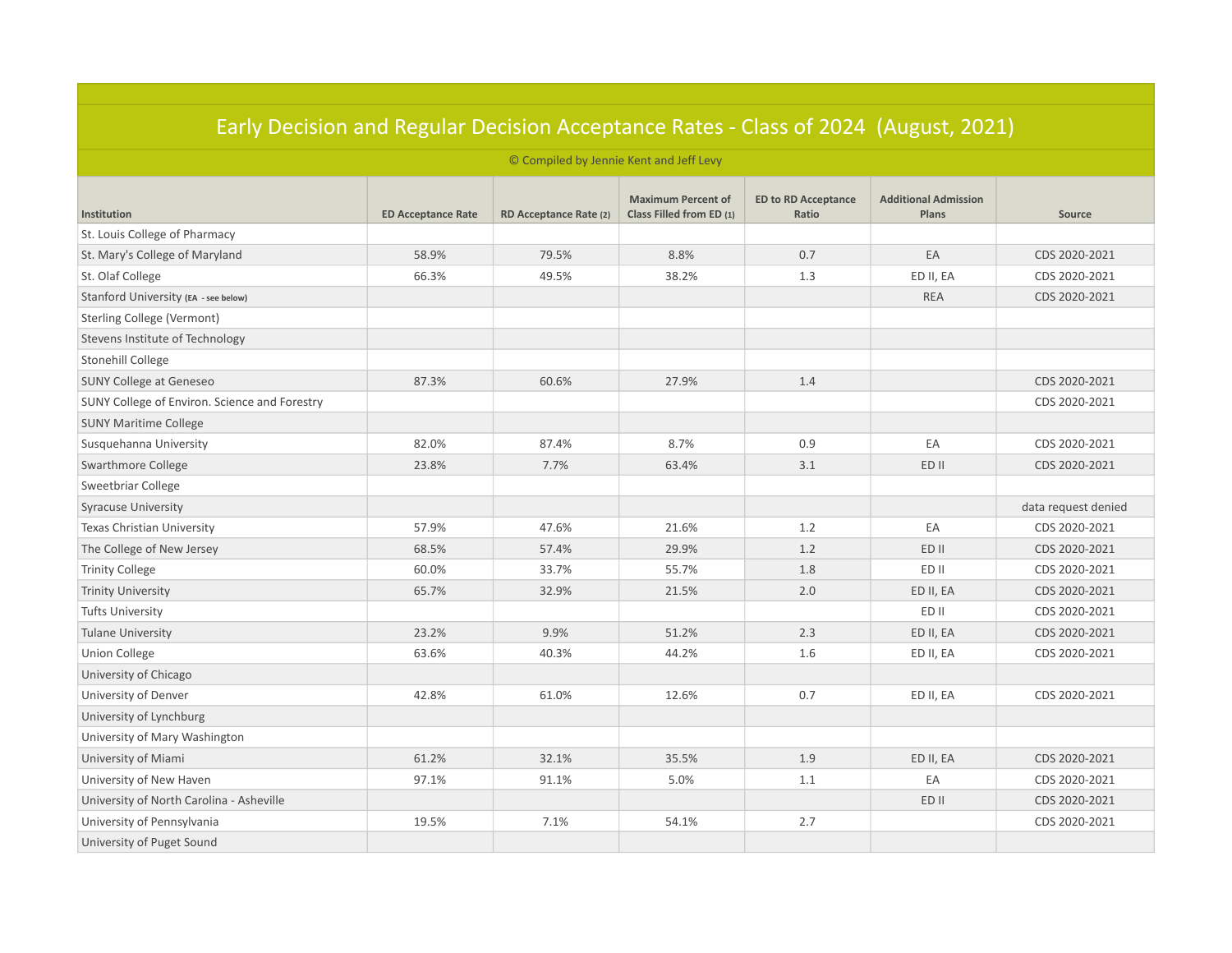| Early Decision and Regular Decision Acceptance Rates - Class of 2024. (August, 2021)<br>© Compiled by Jennie Kent and Jeff Levy |       |       |       |         |           |                  |  |  |
|---------------------------------------------------------------------------------------------------------------------------------|-------|-------|-------|---------|-----------|------------------|--|--|
|                                                                                                                                 |       |       |       |         |           |                  |  |  |
| University of Redlands                                                                                                          |       |       |       |         |           |                  |  |  |
| University of Richmond                                                                                                          | 48.6% | 29.8% | 44.1% | 1.6     | ED II     | CDS 2020-2021    |  |  |
| University of Rochester                                                                                                         |       |       |       |         |           |                  |  |  |
| University of San Francisco                                                                                                     |       |       |       |         |           |                  |  |  |
| University of Virginia                                                                                                          | 33.8% | 22.0% | 19.1% | 1.5     | EA        | CDS 2020-2021    |  |  |
| Ursinus College                                                                                                                 |       |       |       |         |           |                  |  |  |
| Utica College                                                                                                                   | 94.4% | 86.3% | 6.7%  | 1.1     | ED II, EA | CDS 2020-2021    |  |  |
| Vanderbilt University                                                                                                           | 20.6% | 10.5% | 51.5% | $2.0\,$ | ED II     | CDS 2020-2021    |  |  |
| Vassar College                                                                                                                  | 46.7% | 22.7% | 51.9% | 2.1     | ED II     | CDS 2020-2021    |  |  |
| Villanova University                                                                                                            | 58.2% | 29.3% | 36.2% | 2.0     | EA        | CDS 2020-2021    |  |  |
| Virginia Military Institute                                                                                                     | 76.8% | 54.5% | 59.1% | 1.4     |           | CDS 2020-2021    |  |  |
| Virginia Tech                                                                                                                   | 58.5% | 66.4% | 20.6% | 0.9     | EA        | CDS 2020-2021    |  |  |
| Wabash College                                                                                                                  | 74.0% | 62.8% | 15.4% | 1.2     | EA        | CDS 2020-2021    |  |  |
| Wake Forest University                                                                                                          | 34.5% | 31.4% | 53.2% | 1.1     | ED II     | CDS 2020-2021    |  |  |
| Warren Wilson College                                                                                                           |       |       |       |         |           | data unavailable |  |  |
| Washington and Jefferson College                                                                                                |       |       |       |         |           |                  |  |  |
| Washington and Lee University                                                                                                   | 52.6% | 21.3% | 58.8% | 2.5     | ED II     | CDS 2020-2021    |  |  |
| <b>Washington College</b>                                                                                                       |       |       |       |         | ED II, EA | CDS 2020-2021    |  |  |
| Washington University in St. Louis                                                                                              | 34.7% | 13.7% | 60.0% | 2.5     | ED II     | CDS 2020-2021    |  |  |
| Webb Institute of Naval Architecture                                                                                            |       |       |       |         |           |                  |  |  |
| <b>Wellesley College</b>                                                                                                        | 39.4% | 18.4% | 43.6% | 2.1     | ED II     | CDS 2020-2021    |  |  |
| <b>Wells College</b>                                                                                                            |       |       |       |         |           |                  |  |  |
| Wesleyan University                                                                                                             | 41.3% | 18.9% | 63.9% | 2.2     | ED II     | CDS 2020-2021    |  |  |
| Westminster College (PA)                                                                                                        |       |       |       |         |           |                  |  |  |
| Wheaton College (MA)                                                                                                            | 76.0% | 77.1% | 20.7% | 1.0     | ED II, EA | CDS 2020-2021    |  |  |
| <b>Whitman College</b>                                                                                                          | 72.0% | 53.4% | 51.7% | 1.3     | ED II     | CDS 2020-2021    |  |  |
| <b>Wilkes University</b>                                                                                                        |       |       |       |         |           |                  |  |  |
| <b>Willamette University</b>                                                                                                    |       |       |       |         |           |                  |  |  |
| <b>Williams College</b>                                                                                                         | 39.3% | 13.2% | 51.7% | 3.0     |           | CDS 2020-2021    |  |  |
| <b>Wittenberg College</b>                                                                                                       | 85.5% | 98.1% | 32.3% | 0.9     | ED II, EA | CDS 2020-2021    |  |  |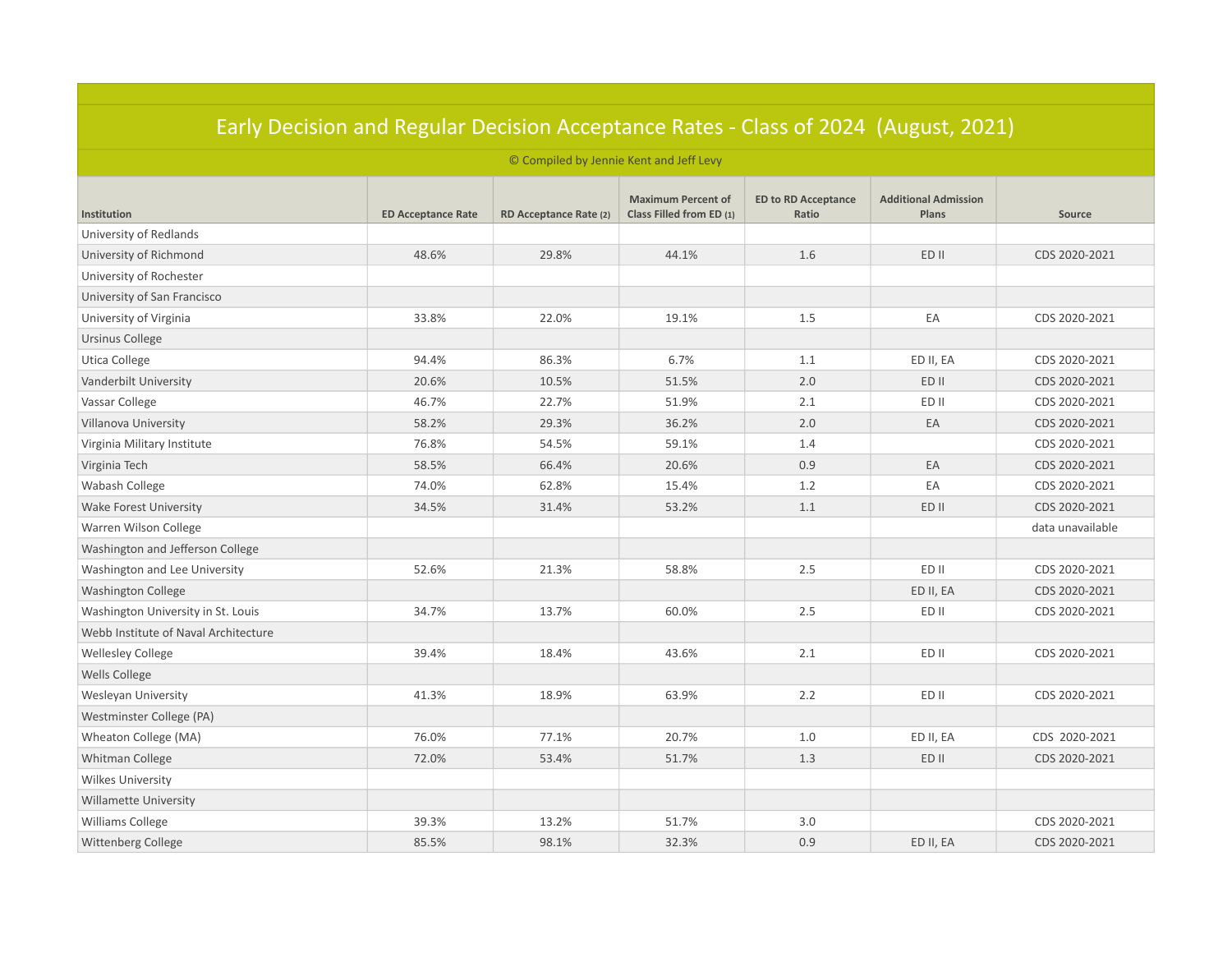| Early Decision and Regular Decision Acceptance Rates - Class of 2024 (August, 2021)                                                                                                                                                           |                           |                                                                       |                                                       |                                     |                                      |                           |
|-----------------------------------------------------------------------------------------------------------------------------------------------------------------------------------------------------------------------------------------------|---------------------------|-----------------------------------------------------------------------|-------------------------------------------------------|-------------------------------------|--------------------------------------|---------------------------|
|                                                                                                                                                                                                                                               |                           | © Compiled by Jennie Kent and Jeff Levy                               |                                                       |                                     |                                      |                           |
| Institution                                                                                                                                                                                                                                   | <b>ED Acceptance Rate</b> | RD Acceptance Rate (2)                                                | <b>Maximum Percent of</b><br>Class Filled from ED (1) | <b>ED to RD Acceptance</b><br>Ratio | <b>Additional Admission</b><br>Plans | Source                    |
| Wofford College                                                                                                                                                                                                                               |                           |                                                                       |                                                       |                                     |                                      |                           |
| Worcester Polytechnic University                                                                                                                                                                                                              |                           |                                                                       |                                                       |                                     | ED II, EA, EA II                     | CDS 2020-2021             |
| Yale University (EA - see below)                                                                                                                                                                                                              |                           |                                                                       |                                                       |                                     |                                      | CDS 2020-2021             |
| Yeshiva University                                                                                                                                                                                                                            |                           |                                                                       |                                                       |                                     |                                      | CDS 2020-2021             |
| York College of Pennsylvania                                                                                                                                                                                                                  |                           |                                                                       |                                                       |                                     |                                      |                           |
|                                                                                                                                                                                                                                               |                           |                                                                       |                                                       |                                     |                                      |                           |
|                                                                                                                                                                                                                                               |                           | Some Early Action Acceptance Rates - Admission Data for Class of 2025 |                                                       |                                     |                                      |                           |
|                                                                                                                                                                                                                                               | <b>EA Applications</b>    | <b>EA Admitted</b>                                                    | <b>EA Admit Rate</b>                                  | <b>EA Deferred</b>                  | <b>Admission Plan</b>                | <b>Source</b>             |
| Georgetown University                                                                                                                                                                                                                         | 8,710                     | 940                                                                   | 10.8%                                                 | <b>NR</b>                           | EA                                   | The Hoya 12.30.20         |
| <b>Harvard University</b>                                                                                                                                                                                                                     | 10,086                    | 747                                                                   | 7.4%                                                  | 8,023                               | <b>REA</b>                           | Harvard Crimson 12.18.20  |
| Massachusetts Institite of Technology                                                                                                                                                                                                         | 15,036                    | 719                                                                   | 4.8%                                                  | 10,656                              | EA                                   | MIT blog 12.19.20         |
| <b>Notre Dame University</b>                                                                                                                                                                                                                  | 7,744                     | 1,673                                                                 | 21.6%                                                 | 1,712                               | <b>REA</b>                           | Observer 2.8.21           |
| <b>Princeton University</b>                                                                                                                                                                                                                   |                           |                                                                       |                                                       | eliminated for class of 2025        |                                      |                           |
| <b>Stanford University</b>                                                                                                                                                                                                                    |                           |                                                                       |                                                       |                                     | <b>REA</b>                           |                           |
| University of Michigan                                                                                                                                                                                                                        |                           |                                                                       |                                                       |                                     | EA                                   |                           |
| <b>Yale University</b>                                                                                                                                                                                                                        | 7,939                     | 837                                                                   | 10.5%                                                 | "fifty percent"                     | <b>SCEA</b>                          | <b>Yale News 12.16.20</b> |
|                                                                                                                                                                                                                                               |                           |                                                                       |                                                       |                                     |                                      |                           |
|                                                                                                                                                                                                                                               |                           | <b>KEY</b>                                                            |                                                       |                                     |                                      |                           |
| ED-<br>Early Decision                                                                                                                                                                                                                         |                           |                                                                       |                                                       |                                     |                                      |                           |
| Early Decision II<br>ED II -                                                                                                                                                                                                                  |                           |                                                                       |                                                       |                                     |                                      |                           |
| Early Action<br>EA -                                                                                                                                                                                                                          |                           |                                                                       |                                                       |                                     |                                      |                           |
| Early Action II<br>EA II -                                                                                                                                                                                                                    |                           |                                                                       |                                                       |                                     |                                      |                           |
| <b>Restrictive Early Action</b><br>REA -                                                                                                                                                                                                      |                           |                                                                       |                                                       |                                     |                                      |                           |
| SCEA -<br>Single Choice Early Action                                                                                                                                                                                                          |                           |                                                                       |                                                       |                                     |                                      |                           |
| Common Data Set<br>CDS-                                                                                                                                                                                                                       |                           |                                                                       |                                                       |                                     |                                      |                           |
| $NR -$<br>Not reported                                                                                                                                                                                                                        |                           |                                                                       |                                                       |                                     |                                      |                           |
| To compute percent of class filled from Early Decision, we assume 100% ED enrollment because these figures are generally not reported in the Common Data Set. However, with ED melt the<br>$1 -$<br>actual number of ED enrolled may be less. |                           |                                                                       |                                                       |                                     |                                      |                           |
| Early Action data is not reported in the Common Data Set and is rolled into Regular Decision data within this chart.<br>$2 -$                                                                                                                 |                           |                                                                       |                                                       |                                     |                                      |                           |